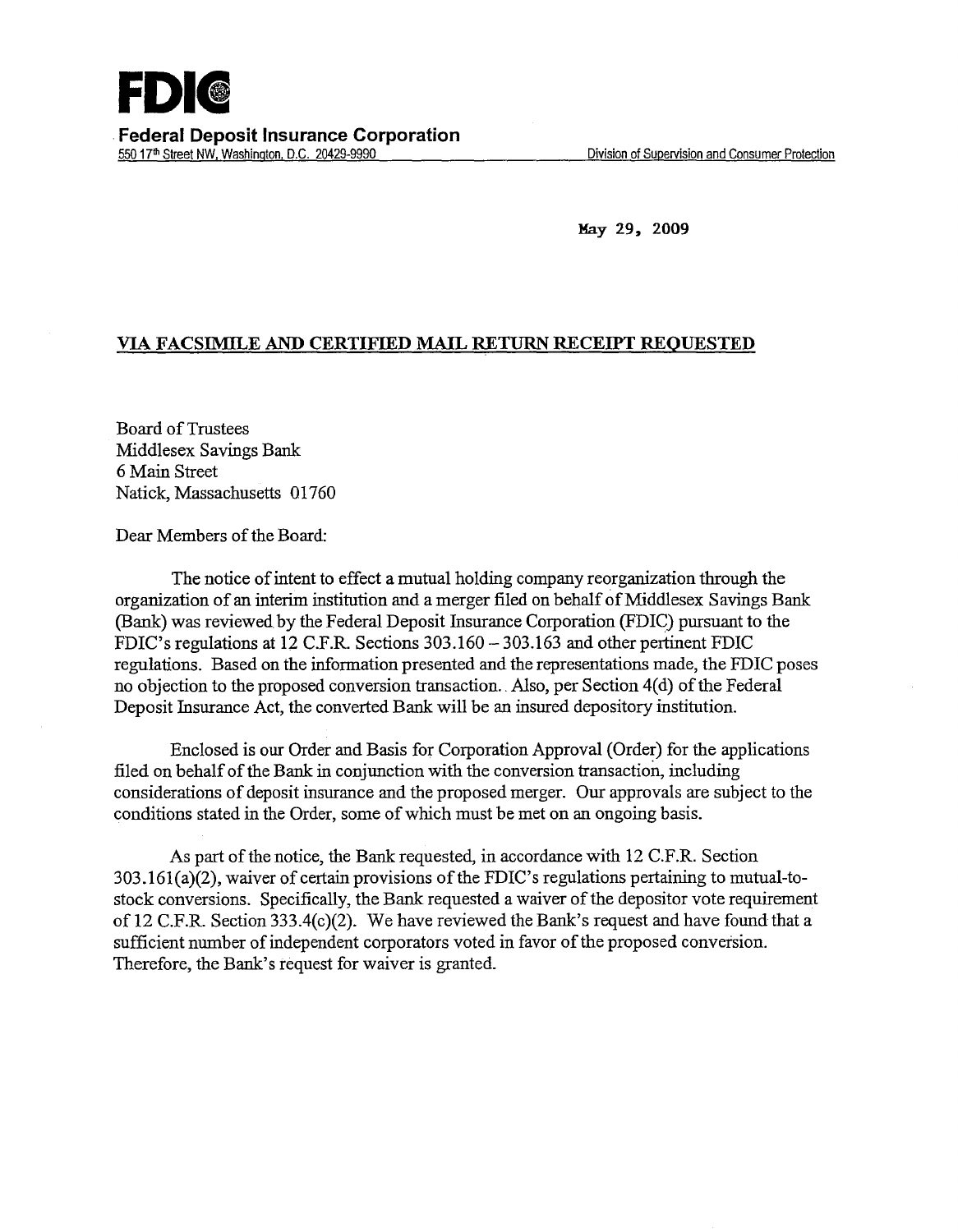Board of Trustees Middlesex Savings Bank Page 2

Please notify the Boston Area Office in writing when the proposed transaction has been consummated. If an extension of time limit included in the Order is required, a letter requesting a specific extension of the limitation, including reasons therefore, should be submitted to the Boston Area Office.

Sincerely,

# **/S/**

Christopher J. Spoth Senior Deputy Director  $\Delta \sim 10^4$ 

 $\bar{z}$ 

Enclosure

cc: Richard F. Kerr **Attorney** Goodwin Proctor, LLP Exchange Place Boston, MA 02109

 $\sim$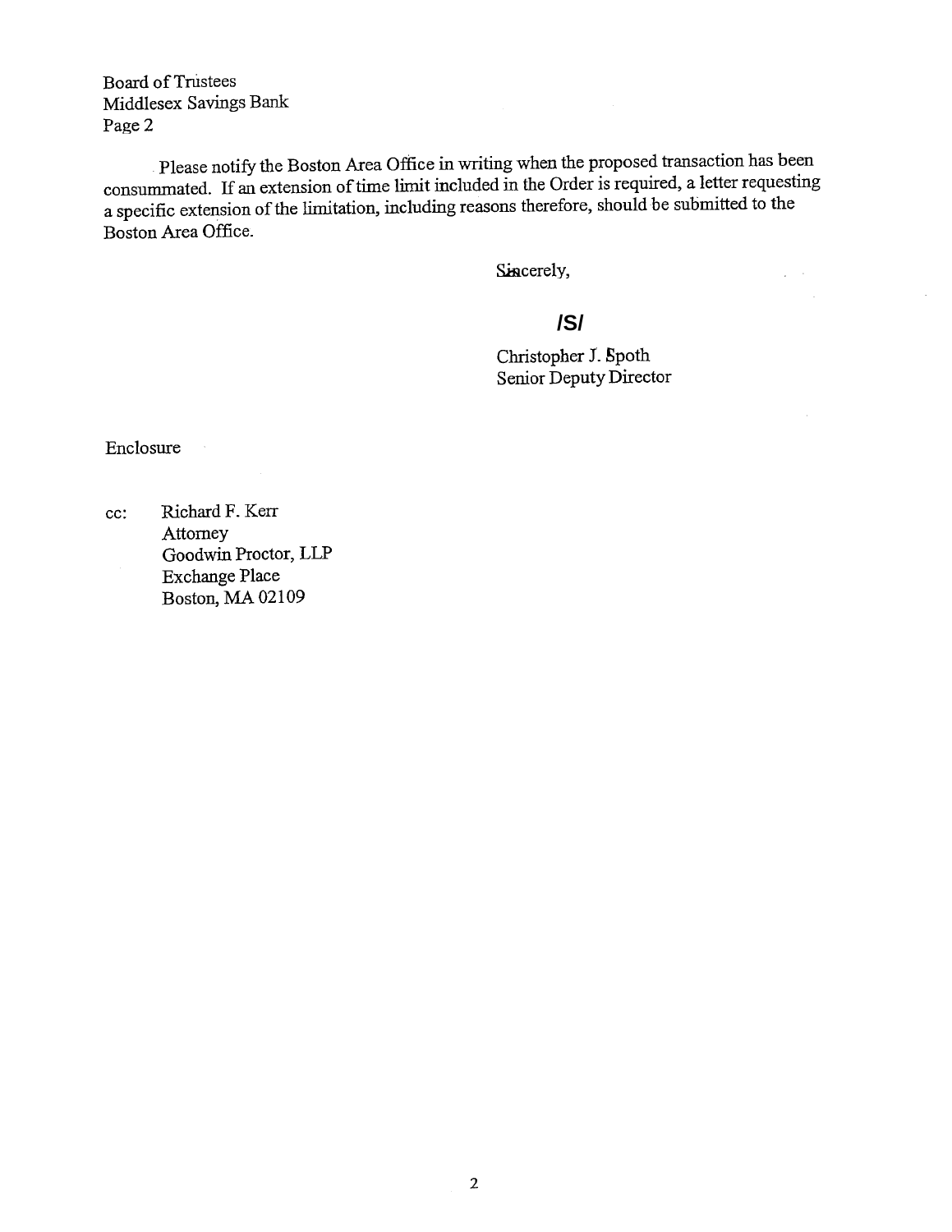### **FEDERAL DEPOSIT INSURANCE CORPORATION**

## Middlesex Savings Bank Natick, Middlesex County, Massachusetts

Application for Federal Deposit Insurance and Consent to Merge

#### **ORDER AND BASIS FOR CORPORATION APPROVAL**

Pursuant to Sections 5 and 18(c) and other provisions of the Federal Deposit Insurance (FDI) Act, an application has been filed on behalf of Middlesex Savings Bank, Natick, Massachusetts (Mutual Institution,) for the FDIC's consent to merge with Middlesex Interim Stock Savings Bank, Natick, Massachusetts, a proposed new interim, state-chartered stock savings bank. Mutual Institution is currently a state-chartered, mutually-owned Deposit Insurance Fund (DIF) member with total resources of \$3,592,235,000 and total deposits of \$2,983,055,000 as of December 31, 2008. In addition, applications have been filed for Federal deposit insurance for Middlesex Interim Mutual Savings Bank (a *de novo* mutual savings bank to be subsequently organized into a mutual holding company) and Middlesex Interim Stock Savings Bank.

The transaction is to effect the Mutual Institution's plan of reorganization which, solely to facilitate such undertaking, provides for:

- Mutual Institution to organize a new de novo mutual savings bank under Massachusetts law to be known as Middlesex Interim Mutual Savings Bank.
- Middlesex Interim Mutual Savings Bank to reorganize into mutual holding company to be known as Middlesex Bancorp, MHC.
- Middlesex Bancorp, MHC, to establish a wholly-owned subsidiary to be known as Middlesex Interim Stock Savings Bank.
- Mutual Institution to immediately merge with and into Middlesex Interim Stock Savings Bank, under the name of Middlesex Savings Bank, but with the charter of the Middlesex Interim Stock Savings Bank surviving.

Upon consummation of the reorganization, the deposits of the Middlesex Savings Bank will continue to be insured under the DIF. On the effective date of the reorganization, Middlesex Savings Bank will be a stock bank that is wholly owned by Middlesex Bancorp, MHC. An application for the establishment of Middlesex Bancorp, MHC, has been approved by the Board of Governors of the Federal Reserve System. Also, the Commonwealth of Massachusetts has granted Middlesex Savings Bank the authority to conduct a banking business and approved the establishment and operation of a stock savings bank. Following consummation of the merger, Middlesex Savings Bank will operate the same banking business, with the same management, and at the same locations now being served by the Mutual Institution. The proposed transaction, will not alter the competitive structure of banking in the market served by Mutual Institution.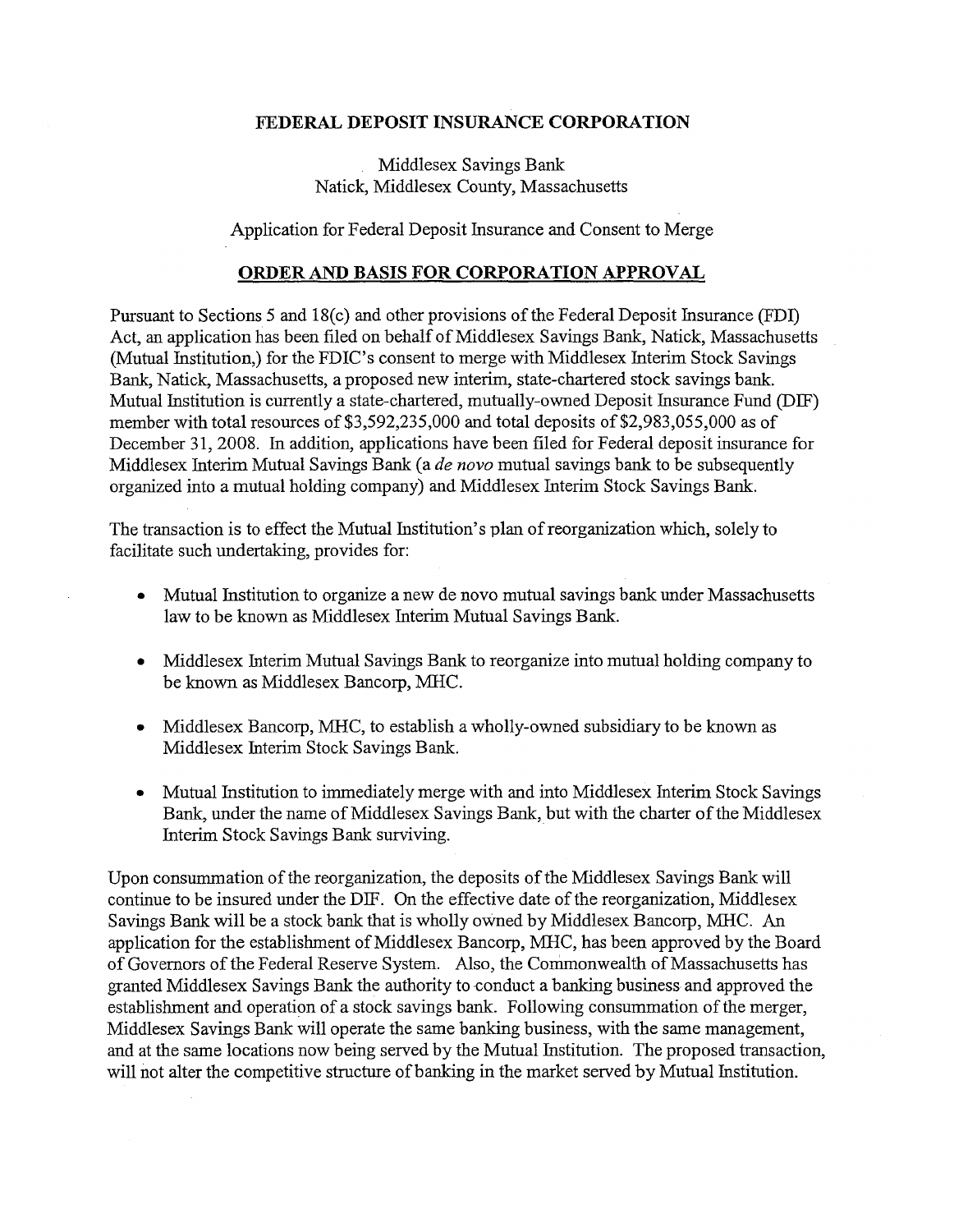Middlesex Savings Bank's main office will continue to be located at 6 Main Street, Natick, Massachusetts.

Notice of the proposed transaction, in a form approved by the FDIC, has been published pursuant to the FDI Act. A review of available information, including the proponent's Community Reinvestment Act (CRA) Statement, disclosed no inconsistencies with the purposes of the CRA. Middlesex Savings Bank is expected to continue *to* meet the credit needs of its entire community, consistent with the safe and sound operation of the institution.

In connection with the merger application, the FDIC has taken into consideration the fmancial and managerial resources and prospects of the proponent banks and Middlesex Savings Bank, the convenience and needs of the community to be served, and the competitive nature of the proposed transaction. The FDIC has also taken into consideration the effectiveness of the insured depository institutions involved in the proposed merger transaction in combating moneylaundering activities.

Having found favorably on all statutory factors, it is the FDIC's judgment that the application should be and hereby is approved, subject to the following conditions, some of which are continuing in nature:

- 1. That, except for the proposed transfer of stock to Middlesex Bancorp, MHC, no shares of the stock of Middlesex Savings Bank shall be sold, transferred or otherwise disposed of, to any person (including any Employee Stock Ownership Plan) unless prior notice is provided to, and non-objection is received from, the FDIC;
- 2. That, prior to a sale, transfer or other disposition of any shares of Middlesex Savings Bank by Middlesex Bancorp, MHC, to any person (including any Employee Stock Ownership Plan) or a conversion of Middlesex Bancorp, MHC, to stock form, Middlesex Savings Bank will provide written notification to the FDIC and provide the FDIC with copies of all documents filed with the state and Federal banking and/or securities regulators in connection with any sale, transfer, disposition or conversion;
- 3. That, should any shares of stock of Middlesex Savings Bank be issued to persons other than Middlesex Bancorp, MHC, any dividends waived by Middlesex Bancorp, MHC must be retained by Middlesex Savings Bank and segregated, earmarked, or otherwise identified on its books and records; such amounts must be taken into account in any valuation of the institution and factored into the calculation used in establishing a fair and reasonable basis for exchanging shares in any subsequent conversion of Middlesex Bancorp, MHC to stock form; such amounts shall not be available for payment to or the value thereof transferred to minority shareholders, by any means including through dividend payments or at liquidation;
- 4. That, any change in proposed management, including the board of directors, will render this approval null and void unless such proposal is approved by the FDIC prior to the consummation of the proposed transaction;